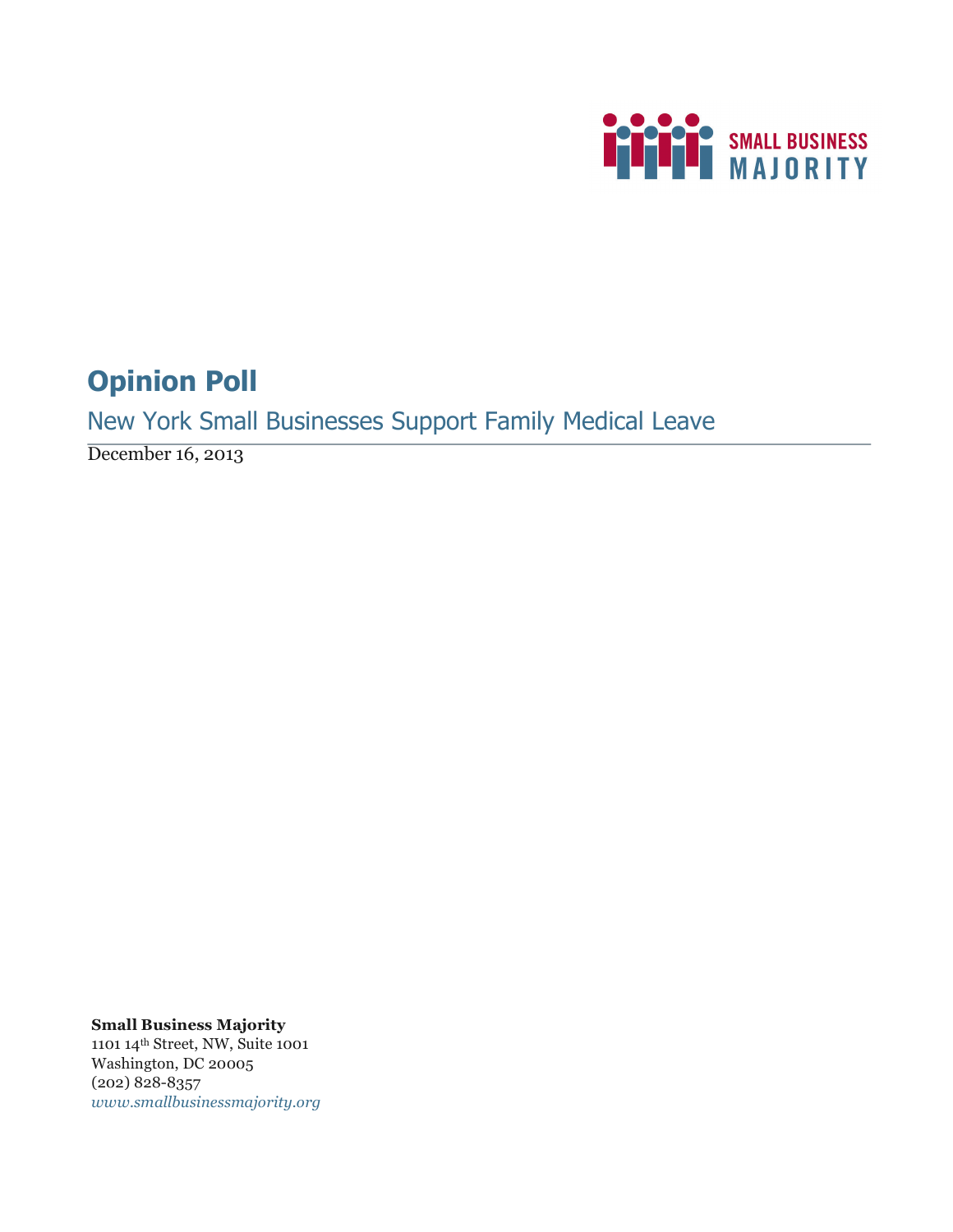# **Table of Contents**

| New York Small Business Owners Support Creating Paid Family Medical Leave                |
|------------------------------------------------------------------------------------------|
| Vast Majority of New York Small Business Owners Support the Federal Family               |
| New York small business owners strongly support expanding the state disability           |
| Majority of New York Small Businesses Already Offer Some Kind of Family Medical Leave  9 |
| Many New York Small Businesses Already Have Parental Leave/Medical Leave                 |
|                                                                                          |
|                                                                                          |
|                                                                                          |
|                                                                                          |
|                                                                                          |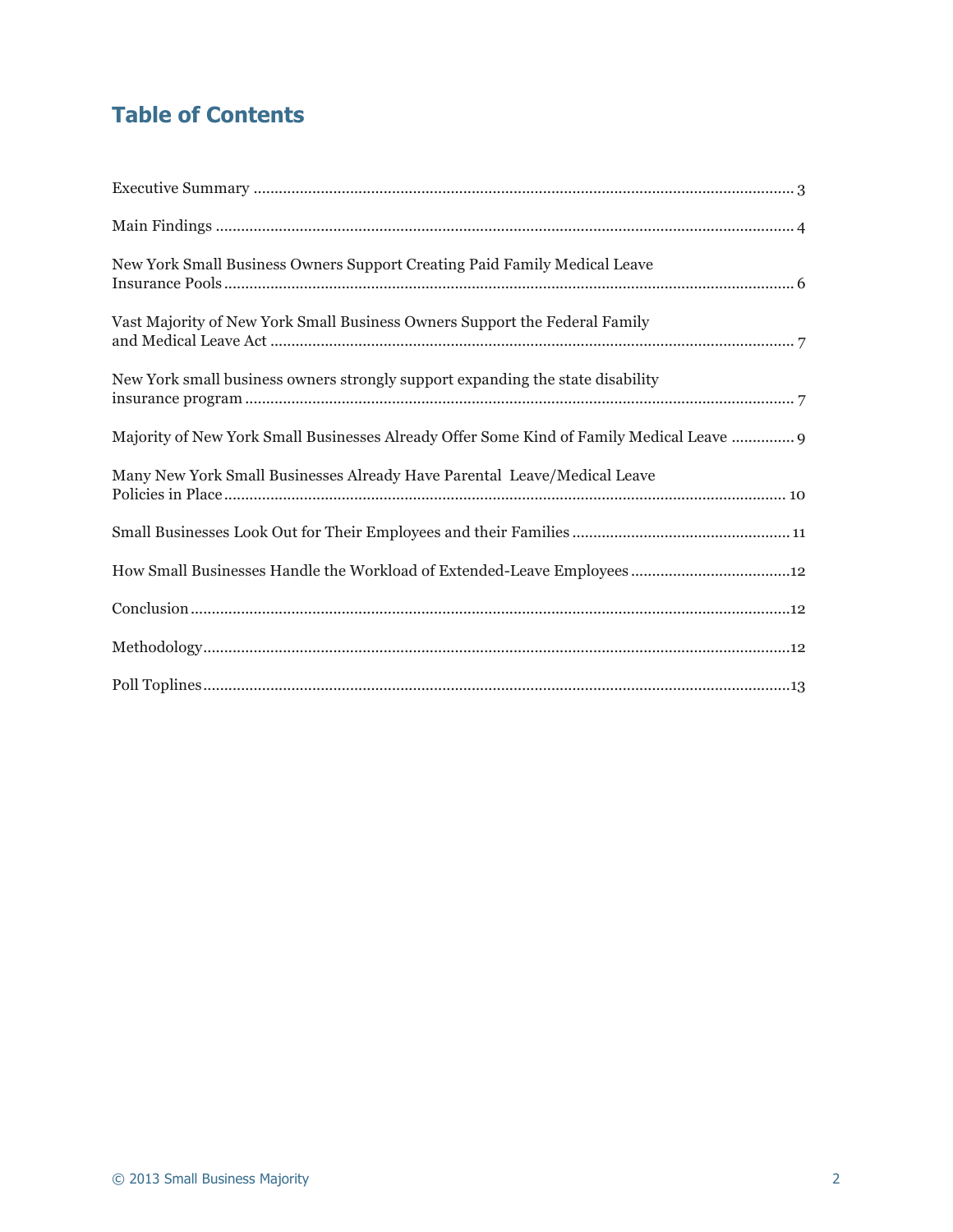# **Executive Summary**

Small business owners in the Empire State have been working tirelessly to pull the state's economy back from the brink of the Great Recession. The long hours and commitment they put into their businesses are rivaled only by their employees, whose hard work is crucial to the success of the business. That's why New York small business owners feel it makes good business sense to take care of their employees, as it's crucial they retain a loyal, talented workforce. It's not surprising then that scientific opinion polling found small business owners statewide support the creation of publicly administered family medical leave insurance pools.

These programs provide employees with a portion of their wages for a limited number of weeks when the employee has a serious illness, has a new baby to care for or needs to take care of a seriously ill family member. A majority of New York small businesses support a proposal to set up publicly administered family and medical leave insurance pools where the insurance premiums are paid with payroll contributions shared by employees and employers— each contributing just one-fifth of 1% of an employee's wages. A 59% majority of small employers support this type of policy, while just 23% oppose it.

New York small businesses' support doesn't end at the creation of a publicly administered family medical leave insurance pool, either. More than 8 in 10 New York small business owners favor expanding the state's disability insurance program to provide paid leave to care for a new baby or seriously ill family member, if the insurance premiums are paid through modest payroll contributions by employees, and 72% favor expanding the state's disability insurance system to provide workers up to 12 weeks of paid leave to care for a new baby or seriously ill family member if it is entirely funded by employee contributions of less than \$1 per week.

Small businesses' support for these policies is not surprising when you look at the policies—some formal, some not—that they've already incorporated into their business models. Nearly 8 in 10 New York small business owners have either a formal written policy, a consistent but not written policy or an informal policy provided on a case-by-case basis to provide family medical leave to their employees. These policies are established for unpaid as well as paid leave. Of those who provide family medical leave, nearly four in 10 offer full or partial pay and 28% offer pay depending on the employee.

Nearly 8 in 10 New York small business owners have a formal written policy, a consistent but not written policy or an informal policy provided on a case-by-case basis to provide employees with parental leave meaning time the employee can take to care for a new baby. Of the small business owners who do offer parental leave, 41% offer full or partial pay and 22% offer pay depending on the employee.

Eighty-five percent of New York small businesses have a formal written policy, a consistent but not written policy or an informal policy provided on a case-by-case basis to offer employees medical leave (for their own non-routine illnesses lasting longer than a week). Of the small business owners who do offer medical leave, 43% offer full or partial pay and a third offer pay depending on the employee.

Significantly, a robust 86% of New York small businesses support the Family and Medical Leave Act, signed into law 20 years ago, with 54% saying they strongly support it. This law allows eligible employees to take a limited amount of unpaid, job-protected leave for specified family and medical reasons like a serious personal illness, the birth or adoption of a child or to care for a seriously ill family member. It applies to firms with 50 or more employees. This poll surveyed small businesses with 100 employees or fewer. The strong support of those surveyed, coupled with the fact that many small business owners already have formal or informal policies in place, makes it clear why small businesses support creating publicly administered plans for paid leave. A new program of pooled funds for these purposes would help employees who are not offered this leave, as well as those who draw on such existing sources as paid vacation or sick days.

It's important to note the sample of small business owners was politically diverse. Of the 244 business owners polled by Lake Research Partners, 44% of respondents identified as Republican, 43% as Democrats and 11% as independent.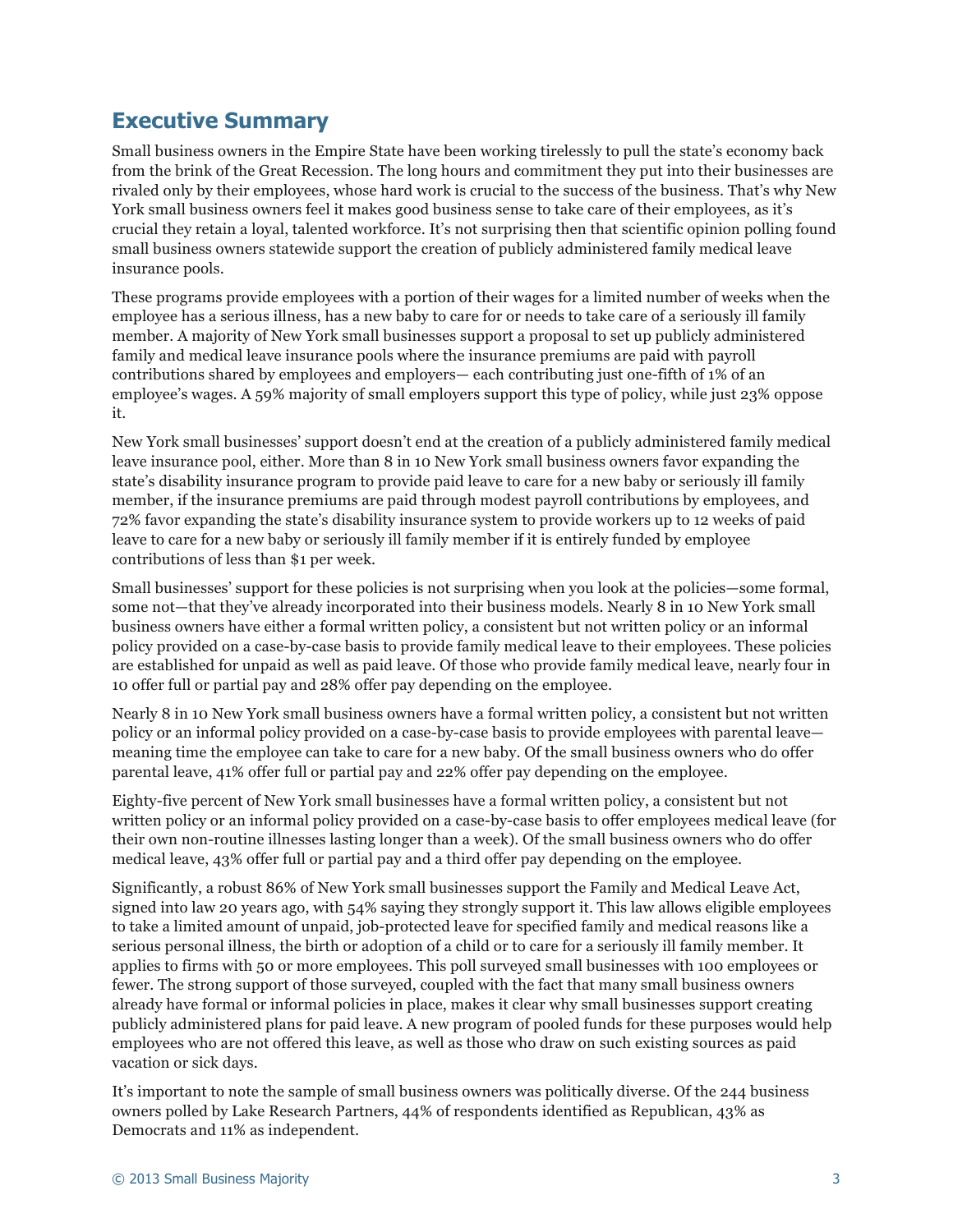# **Main Findings**

n **Majority of New York small businesses support publicly administered family and medical leave insurance pools paid with payroll contributions by employees and employers:**

59% of New York small business owners support creating publicly administered family and medical leave insurance pools funded by contributions shared by employees and employers—with each contributing just one-fifth of 1% of an employee's wages. Only 23% oppose this.

n **Vast majority of New York small business owners support the federal Family and Medical Leave Act:**

86% of surveyed entrepreneurs support the Family and Medical Leave Act, signed into law 20 years ago, which allows eligible employees of covered employers to take a limited amount of unpaid, jobprotected leave for specified family and medical reasons like a serious personal illness, the birth or adoption of a child or to care for a seriously ill family member.

- **n** New York small business owners strongly support expanding the state disability **insurance program to provide paid leave for a new baby or ill family member:** The vast majority (83%) of New York small business owners favor expanding the state's disability insurance program to provide paid leave to care for a new baby or seriously ill family member, if the insurance premiums are paid through modest payroll contributions by employees (less than \$1 a week per employee). Forty-seven percent of the respondents said they *strongly favor* expanding the program.
- New York small businesses also support expanding the state disability insurance **program to provide paid benefits to care for a new baby or ill family member like other states such as California and New Jersey have done:** 75% of New York small businesses favor expanding the current system to provide paid leave to care for a new baby or seriously ill family member, like California and New Jersey have done, where the insurance premiums are paid through modest payroll contributions by employees (less than \$1 a week per employee). Thirty-two percent of respondents *strongly* favor this.
- n **Majority of respondents support expanding the state disability insurance to provide workers up to 12 weeks of paid leave to care for a new baby or ill family member:** A strong 72% of New York small businesses favor expanding the state's disability insurance system to provide workers up to 12 weeks of paid leave to care for a new baby or seriously ill family member if it is entirely funded by employee contributions of less than \$1 per week.

■ Majority of New York small businesses have some type of policy—formal or informal **in place when it comes to family medical leave—time an employee would take to care for a family member with a serious illness or caregiving need:**

76% of New York small business owners have either a formal written policy, a consistent but not written policy or informal policy provided on a case-by-case basis to provide family medical leave. Twenty-one percent of small business owners do not offer family medical leave at all. Of the small business owners who do offer family medical leave, nearly four in 10 offer full or partial pay and 28% offer pay depending on the employee.

■ Majority of New York small businesses have some type of policy—formal or informal **in place when it comes to parental leave:**

Nearly 8 out of 10 New York small business owners have either a formal written policy, a consistent but not written policy, or informal policy provided on a case-by-case basis to provide parental leave. Only 19% of small business owners do not offer parental leave at all. Of the small business owners who do offer parental leave, 41% offer full or partial pay and 22% offer pay depending on the employee.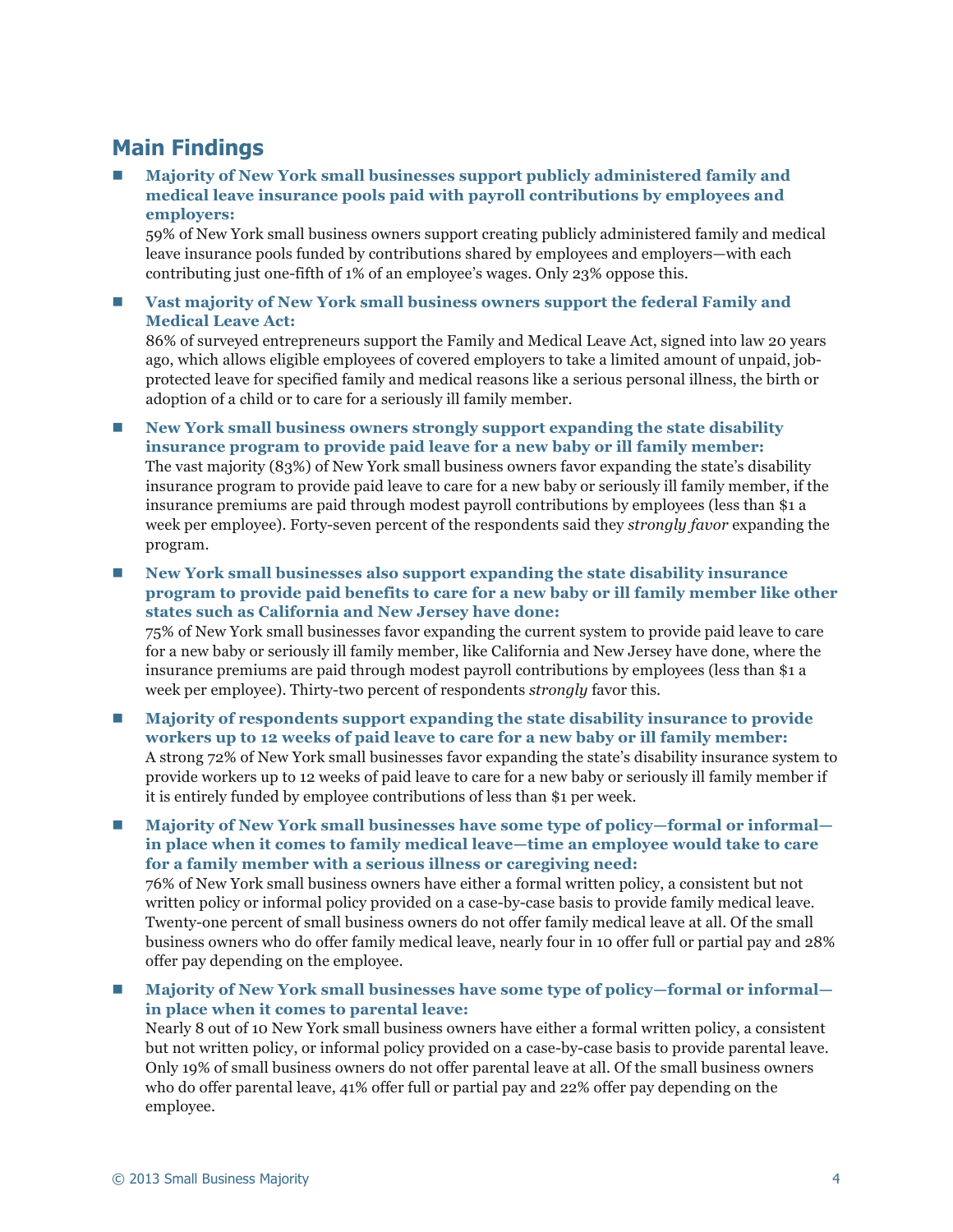■ Majority of New York small businesses have some type of policy in place when it comes **to medical leave for non-routine illnesses lasting longer than a week:**

Forty-two percent of New York small business owners have a formal or not formal but consistent policy in place when it comes to medical leave, and 43% have an informal policy where they offer medical leave to employees on a case-by-case basis. Only 15% of small firms do not offer any medical leave. Of the small business owners who do offer medical leave, 43% offer full or partial pay and a third offer pay depending on the employee.

### ■ Small business owners are politically diverse:

Forty-four percent identified as Republican or independent-leaning Republican; 43% as Democrats or independent-leaning Democrats and 11% as independent.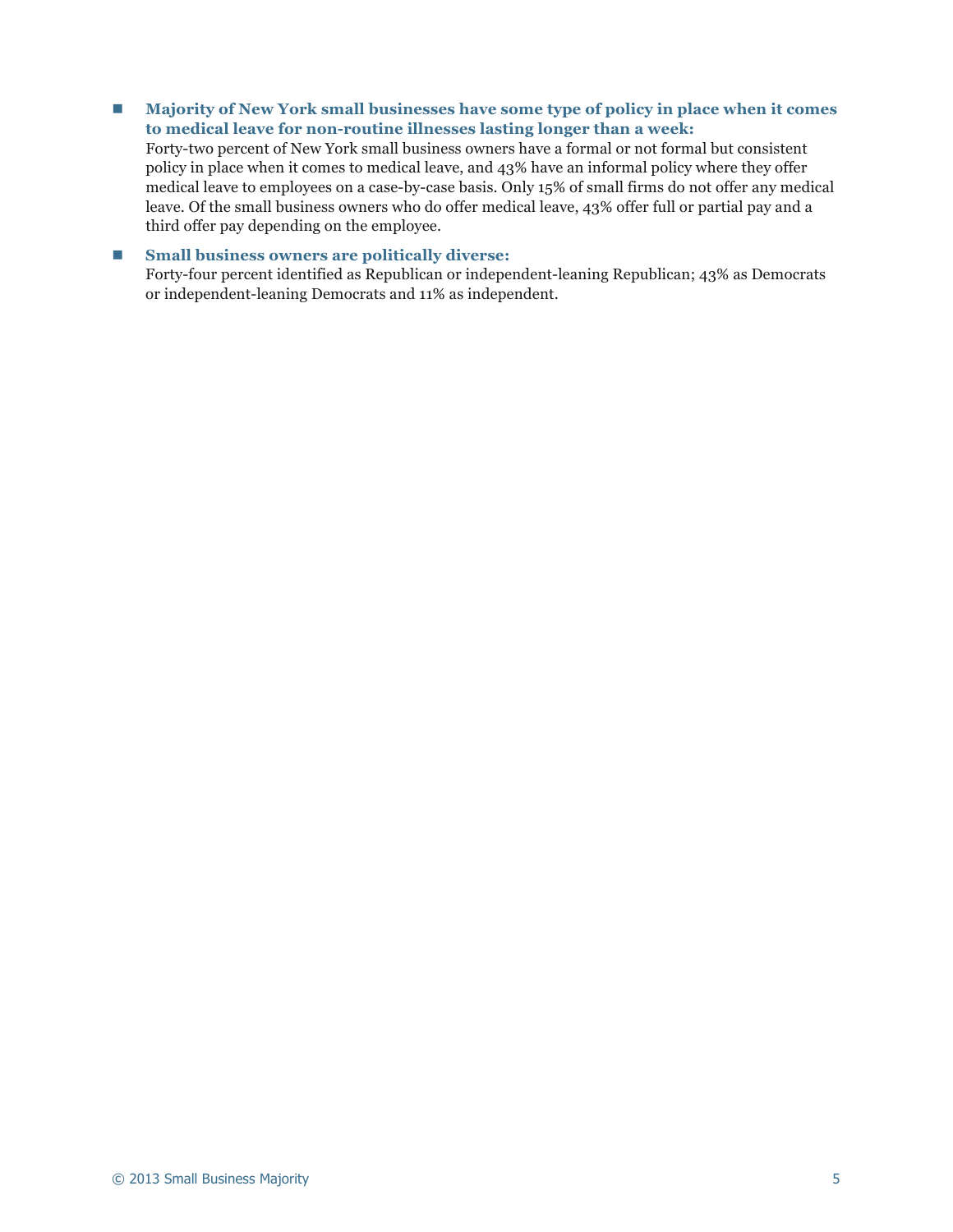### **New York Small Business Owners Support Creating Paid Family Medical Leave Insurance Pools**

New York small business owners favor policies that support their employees. Small Business Majority's poll found this is true when it comes to publicly-administered family and medical leave insurance pools. In fact, a majority of New York small businesses support creating publicly administered family and medical leave insurance pools where the insurance premiums are paid with payroll contributions shared by employees and employers— each contributing just one-fifth of 1% of an employee's wages. A 59% majority of New York small business owners support this proposal while only 23% opposes it.

### **Figure 1:** *Majority of small businesses support insurance pools paid with contributions shared by employees and employers*

There are proposals to set up publicly administered family and medical leave insurance pools at the state or national levels. These insurance programs would provide employees with a portion of their wages for a limited number of weeks when the employee has a serious illness, has a new baby to care for, or needs to care for a seriously ill family member. The insurance premiums would be paid with payroll contributions shared by employees and employers— each contributing just one-fifth of 1% of an employee's wages. Would you support or oppose such an insurance system, funded equally by employees and employers, or are you not sure?

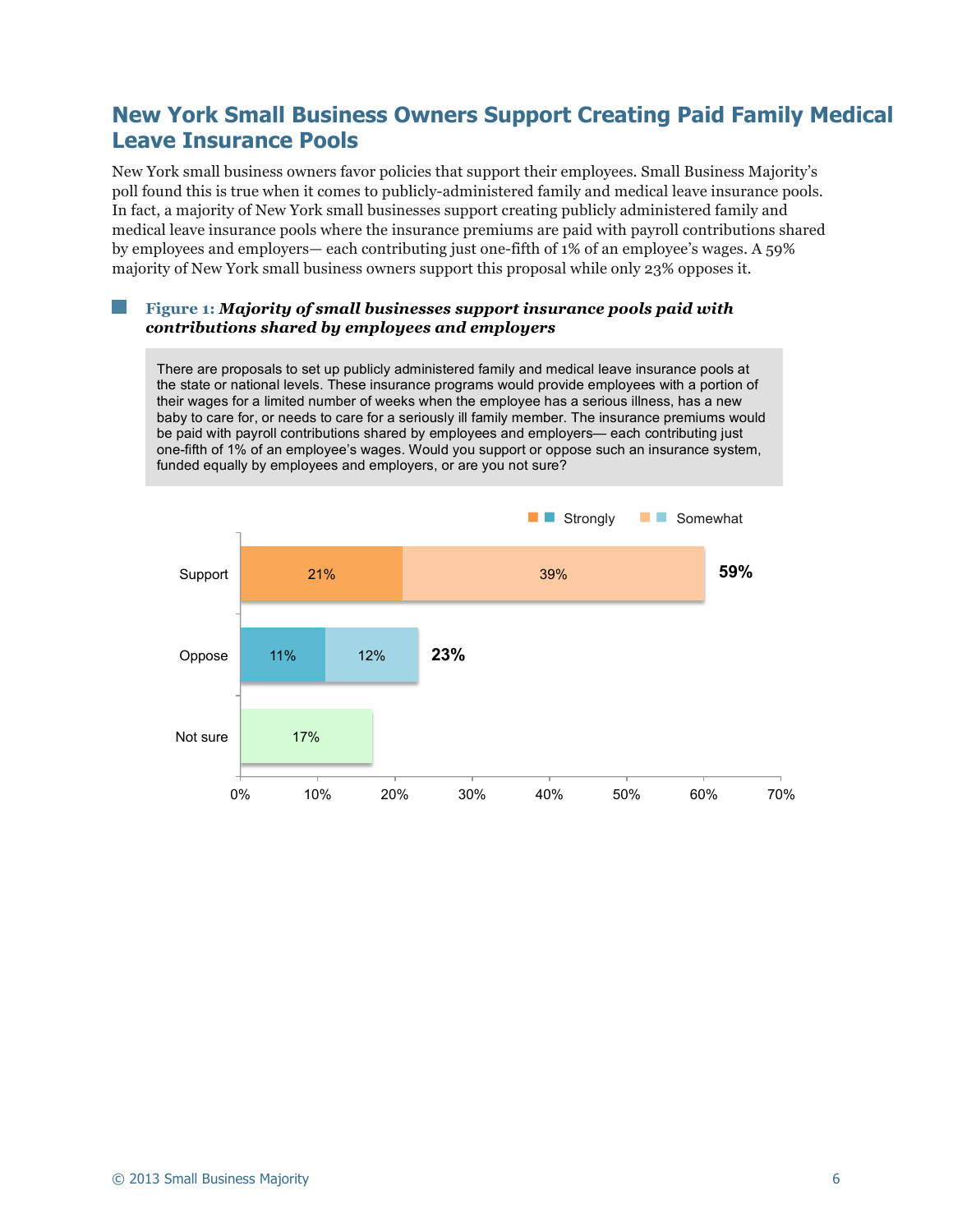### **Vast Majority of New York Small Business Owners Support the Federal Family and Medical Leave Act**

Signed into law on Feb. 5, 1993, the Family and Medical Leave Act allows eligible employees of covered employers to take a limited amount of unpaid, job-protected leave for certain family and medical reasons, and have their benefits maintained. Twenty years later, New York small businesses still strongly support the law. Eighty-six percent of respondents favor the law, including more than half (54%) who strongly favor it. Just 14% oppose the law overall, and a mere 4% strongly oppose it.

### **Figure 2:** *By a 6:1 ratio, entrepreneurs favor Family Medical Leave Act*

As you may know, the 20-year anniversary of the Family and Medical Leave Act is coming up. Under the Act, eligible employees of covered employers can take a limited amount of unpaid, jobprotected leave for specified family and medical reasons like a serious personal illness, the birth or adoption of a child, to care for a seriously ill family member, or for qualifying reasons arising out of a family member being an active member of the military. Would you say you generally FAVOR or OPPOSE the Family and Medical Leave Act?



# **New York small business owners strongly support expanding the state disability insurance program**

The vast majority (83%) of New York small business owners favor expanding the state's disability insurance program to provide paid leave to care for a new baby or seriously ill family member, if the insurance premiums are paid through modest payroll contributions by employees (less than \$1 a week per employee). Forty-seven percent of the respondents said they *strongly favor* expanding the program.

### **Figure 3:** *Vast majority of small businesses favor expanding the state's disability insurance program to provide paid leave to care for a new baby or seriously ill family member*

Employees in New York State are currently covered by state disability insurance that replaces some lost wages when someone is temporarily out of work because of a disability. Would you favor or oppose expanding this system to provide paid leave to care for a new baby or seriously ill family member, if the insurance premiums are paid through modest payroll contributions by employees less than 1 dollar a week per employee?

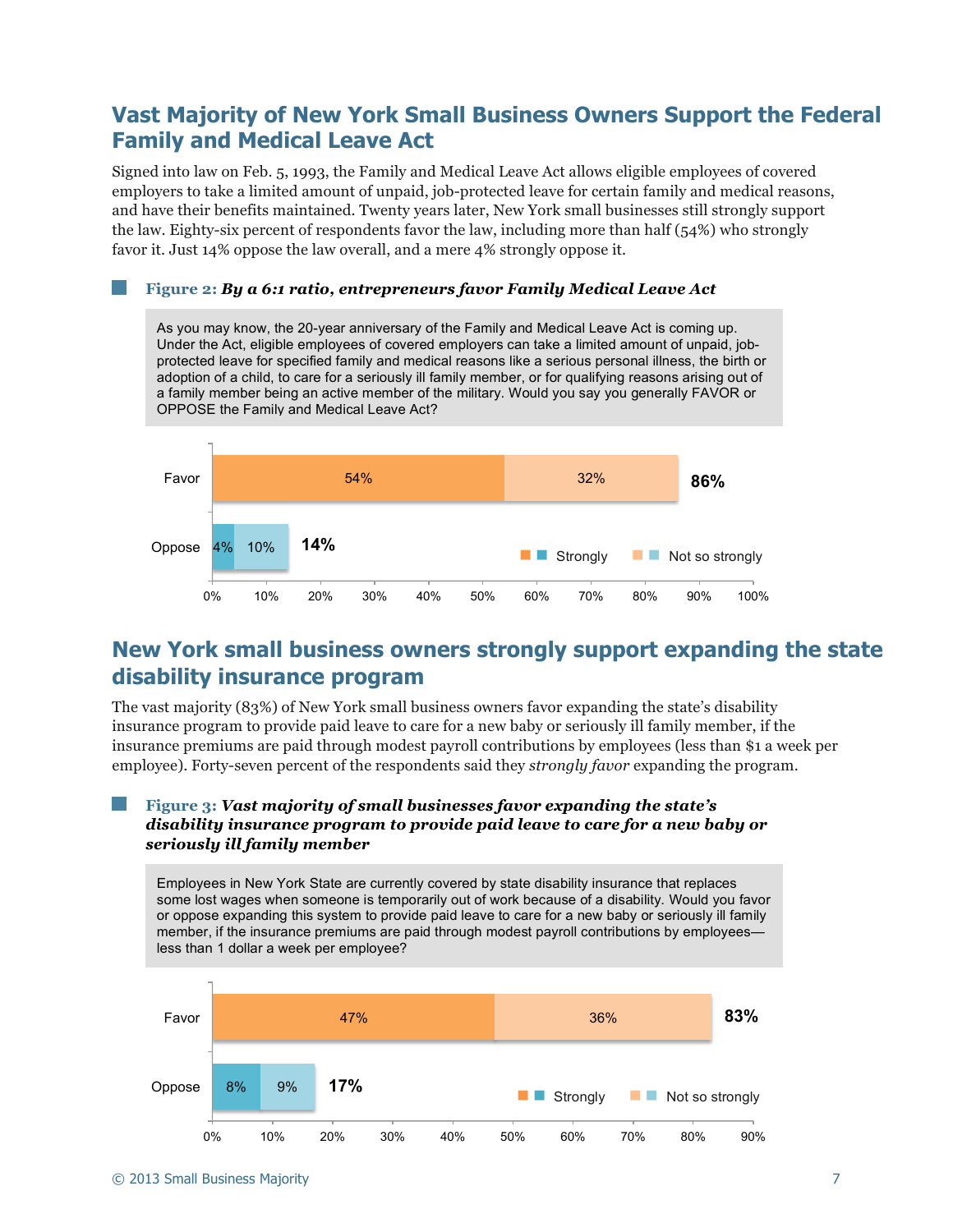Seventy-five percent of New York small businesses favor expanding the current system to provide paid leave to care for a new baby or seriously ill family member, like California and New Jersey have done, where the insurance premiums are paid through modest payroll contributions by employees (less than \$1) a week per employee). Thirty-two percent of respondents *strongly* favor this.

Finally, a strong 72% of New York small businesses favor expanding the state's disability insurance system to provide workers up to 12 weeks of paid leave to care for a new baby or seriously ill family member if it is entirely funded by employee contributions of less than \$1 per week. Forty-two percent of respondents *strongly* favor this.

### **Figure 4:** *Majority of small businesses favor expanding the state's disability insurance program to provide workers up to 12 weeks of paid leave to care for a new baby or seriously ill family member*



© 2013 Small Business Majority 8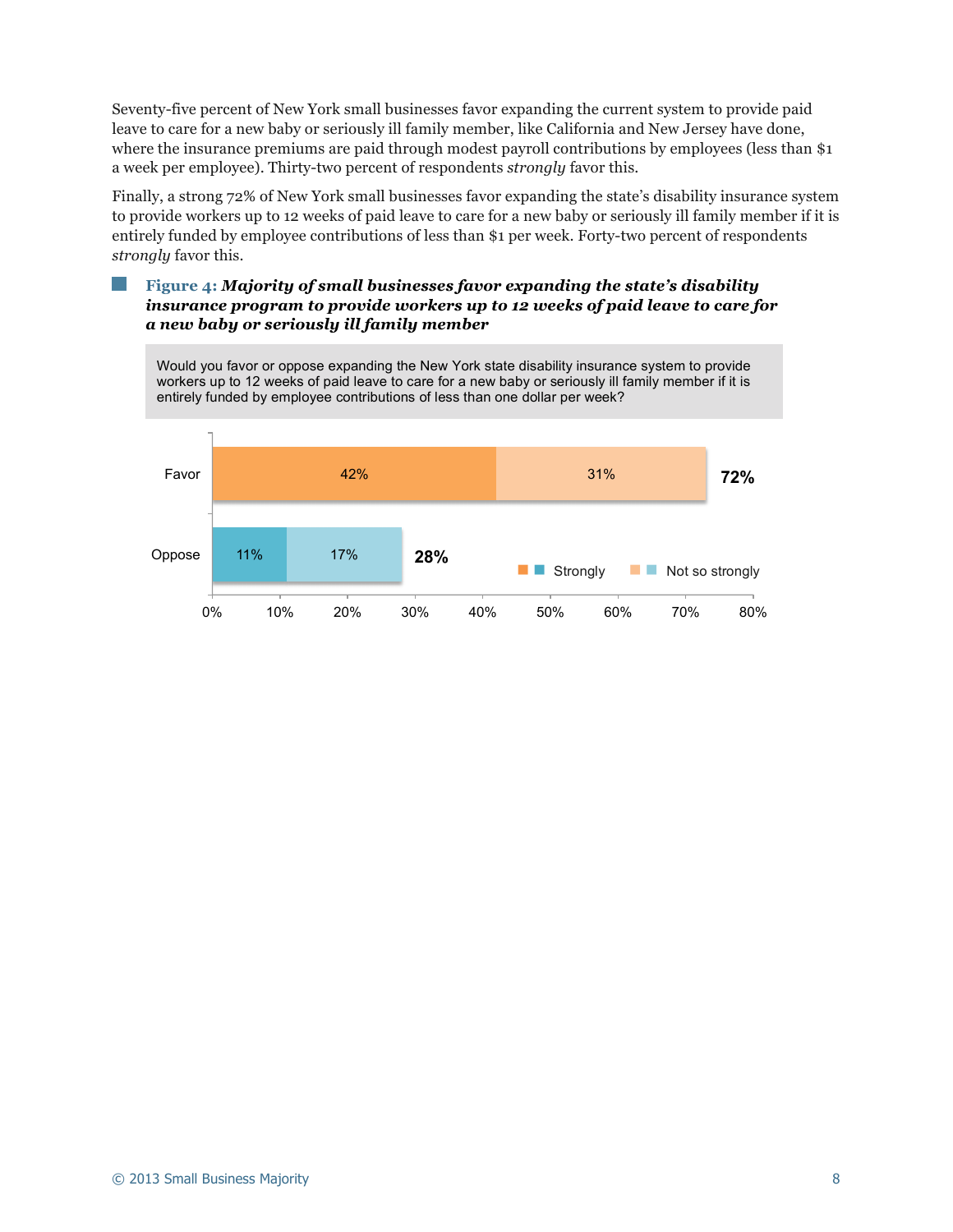# **Majority of New York Small Businesses Already Offer Some Kind of Family Medical Leave**

A majority (76%) of New York small businesses offer some sort of family medical leave for any employee that needs to take care of a seriously ill family member or one with extreme caregiving needs. Thirty-six percent of New York small businesses offer a formal or informal, but consistent, policy for employees to do so, with another 40% offering this policy on an informal, case-by-case basis. This leaves only 21% of small businesses that do not offer some sort of family medical leave to employees.

Sixty-five percent of small businesses offer some form of pay to employees taking family medical leave, with nearly four in 10 offering either full or partial pay. The remaining 28% offers pay depending on the employee. Only 34% of small businesses do not offer any sort of pay for family medical leave.

### **Figure 5:** *Majority of small businesses already offer some sort of family medical leave; two-thirds offer some form of pay to employees*

Family medical leave is time an employee would take to care for a family member with a serious illness or caregiving need (such as if a spouse has cancer, or an aging relative needs to be moved to a nursing home). It does not refer to sick days, personal days or vacation days. As a business owner, do you:

- Have a formal, written policy
- $\blacksquare$  Have a consistent policy, but not written
- Offer leave to some employees on a case by case basis, but no formal policy



Specifically for family medical leave (leave to care for a family member with a non-routine illness such as cancer or other serious caregiving need), do you offer full pay to employees, partial pay, no pay or does it depend on the employee?

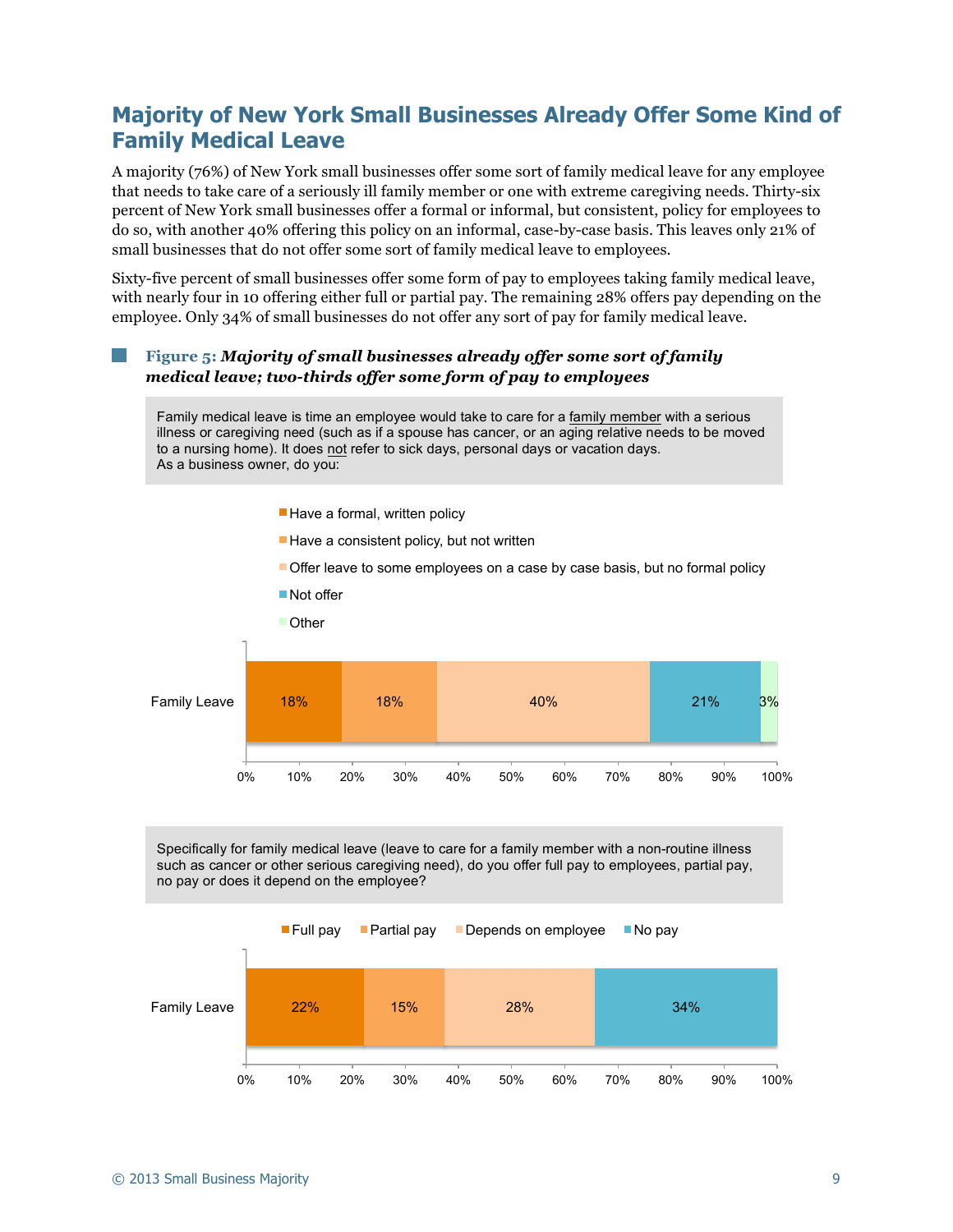# **Many New York Small Businesses Already Have Parental Leave/Medical Leave Policies in Place**

Forty-four percent of New York small employers have a formal or informal but consistent policy to provide parental leave, and 35% offer parental leave to some employees, on a case-by-case basis. Nineteen percent of small business owners do not offer parental leave at all.

Of the New York small businesses that offer parental leave, 63% offer some form of pay to the employee, with 41% offering either full or partial pay. The remaining 22% of businesses offer pay depending on the employee. Thirty-seven percent of small businesses that offer parental leave do not offer any pay to the employee.

### **Figure 6:** *Nearly half of small businesses have a formal or informal parental and or medical leave policy*

Medical leave is time employees take off to treat their own serious illness (such as cancer, or other non-routine illnesses that last longer than a week). It does not refer to sick days for routine illnesses like the flu.

Parental leave is time employees take off to care for a new baby (maternity or paternity leave). It does not refer to sick days, personal days or vacation days.

As a business owner, do you:

- Have a formal, written policy
- $\blacksquare$  Have a consistent policy, but not written
- Offer leave to some employees on a case by case basis, but no formal policy
- Not offer
- **Other**



When it comes to medical leave, 42% of New York small businesses have a formal or informal but consistent policy in place to offer employees medical leave, and 43% offer this kind of leave to some employees on a case-by-case basis. Only 15% of small business owners do not offer any kind of medical leave.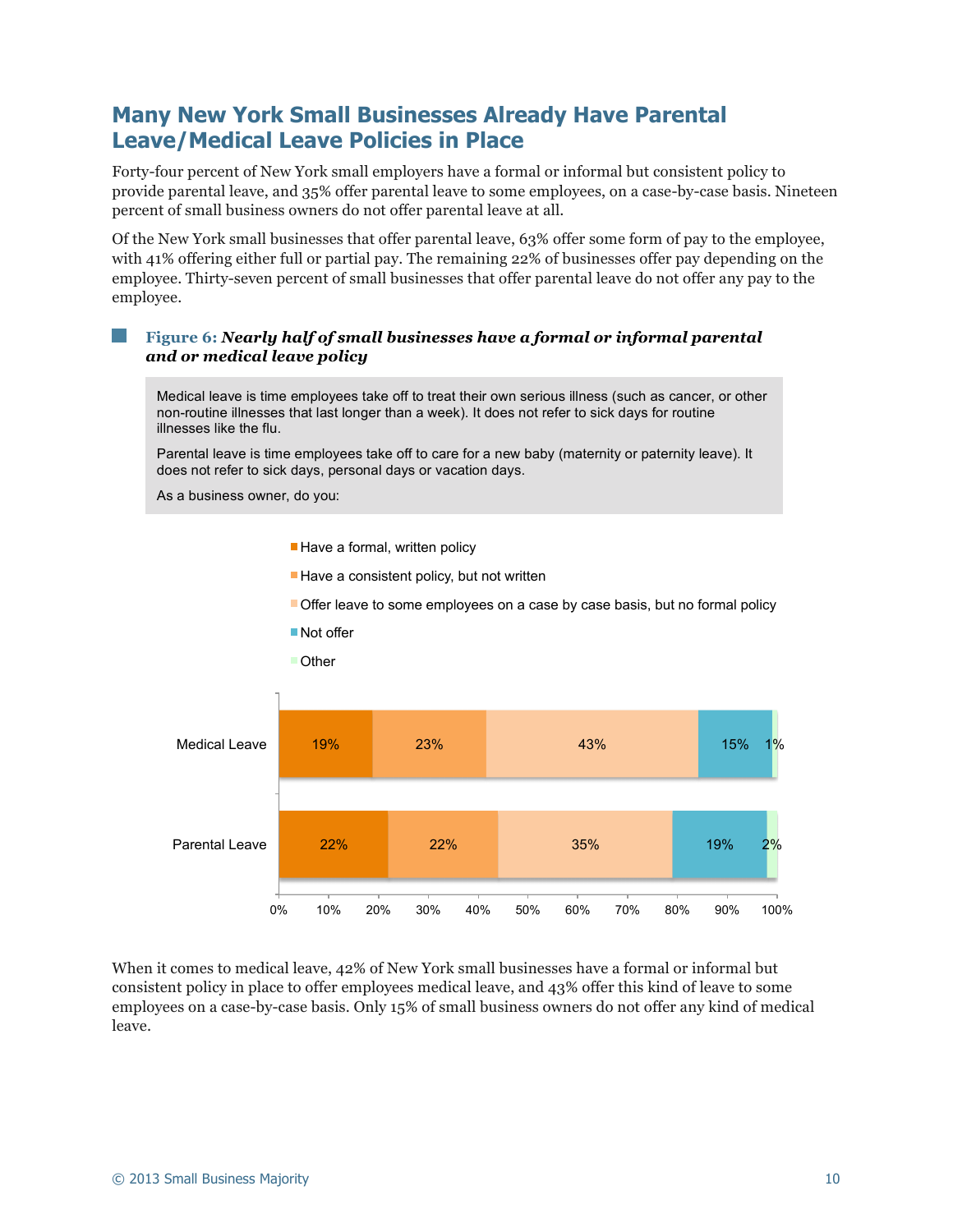For those employers who do provide medical leave for their employees, 43% provide either full or partial pay when an employee takes a medical leave for a non-routine illness lasting longer than a week. Another 32% offers pay depending on the employee. Twenty-five percent offer no pay for medical leave.

### **Figure 7:** *Majority of small firms already offer some form of pay for parental and/or medical leave to employees*



# **Small Businesses Look Out for Their Employees and their Families**

Fifty-three percent of New York small businesses offer short-term disability insurance for employees with their own serious health conditions, and 70% have offered leave and pay options to employees with serious health conditions who have needed to take extended time off (more than a week). What's more, a majority of New York small businesses have had employees take extended medical leave to deal with either a newborn child or to care for an ailing family member: nearly six in 10 small businesses say they've dealt with employees taking extended time off for maternity or paternity leave.

The exact same can be said about small businesses dealing with employees taking extended time off to care for a seriously ill family member: 55% have had at least one of their employees take time off to care for an ill family member.

### **Figure 8:** *Majority of small firms have experience with employees taking time off for medical, paternal or family medical leave*

Some businesses have lots and others have little experience with employees who actually take time off for a new child, to care for a seriously ill family member, or to address their own serious health condition.

 $\blacksquare$  Many employees each year  $\blacksquare$  A handful over the years  $\blacksquare$  At least one person  $\blacksquare$  Never

Have you had employees who have taken extended (more than a week) paid or unpaid paternity or maternity leave for a new child, or have you not?

Have you had employees who have taken extended (more than a week) paid or unpaid leave to take care of their own serious illness, or have you not?

Have you had employees who have taken extended (more than a week) paid or unpaid leave to care for a family member with a serious illness, or have you not?

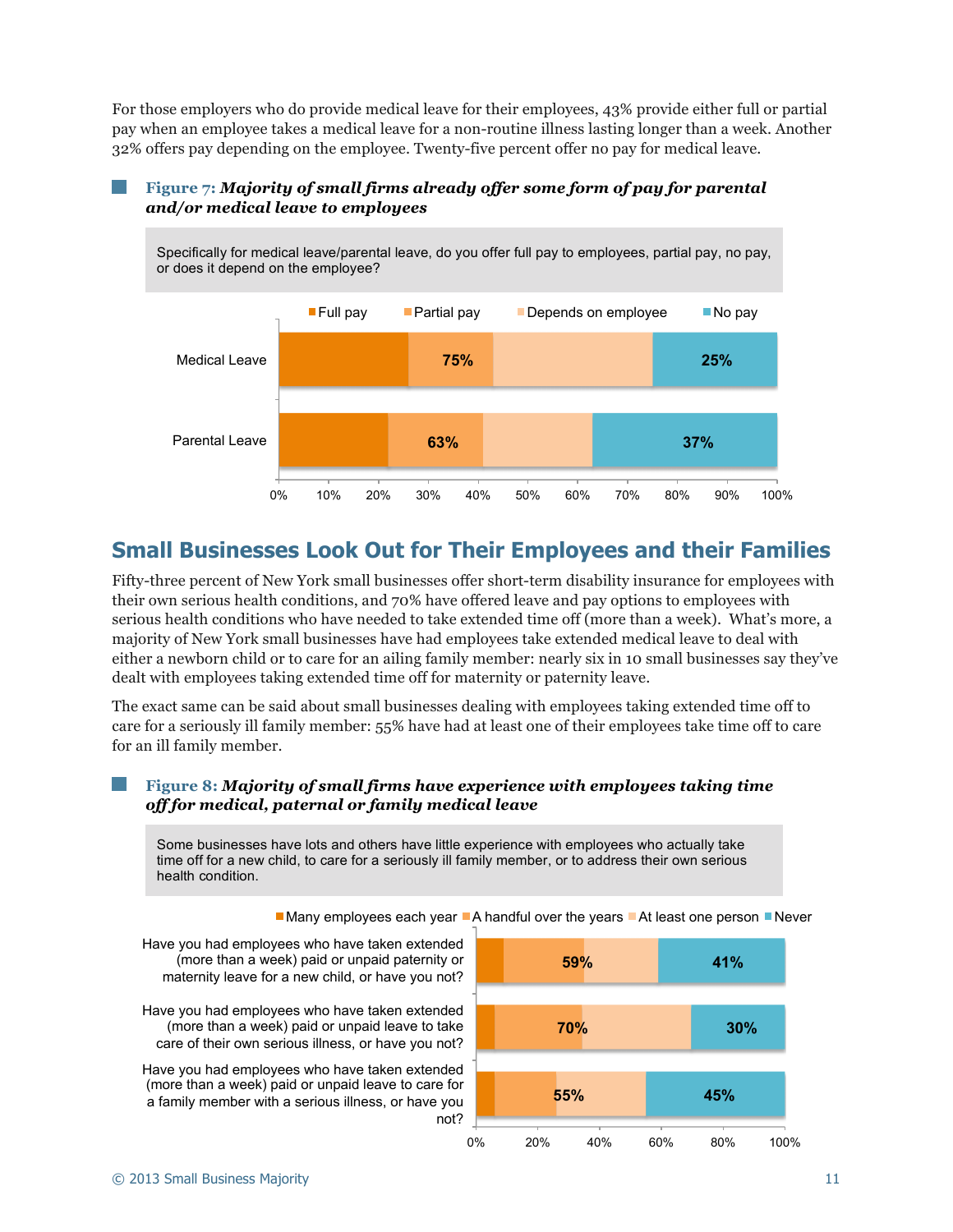# **How Small Businesses Handle the Workload of Extended-Leave Employees**

Small businesses understand the necessity for their employees to have extended-leave medical options and policies at their disposal should they need to take them. This does not lead to a drastic decline in productivity, however. Sixty-six percent of New York small businesses claim they simply reassign an employee's workload to another employee temporarily. Only 15% say they hire some sort of replacement.

### **Figure 9:** *How small businesses handle workload when an employee takes time off*



### **Conclusion**

New York small business owners believe it's important for employees who need to balance their work and family responsibilities to have reasonable options for doing so—options that also meet the needs of employers. Small businesses' support for creating publicly administered family and medical leave insurance pools is proof of this. These insurance programs would provide employees with a portion of their wages for a limited number of weeks when the employee has a serious illness, a newborn or a gravely ill family member to care for. The vast majority already have formal or informal policies for family medical, paternal and medical leave in place. With that in mind, it's easy to understand why small businesses support policies that would create insurance pools that will help take care of their employees and their bottom lines.

# **Methodology**

This Internet poll was conducted for Small Business Majority by Lake Research Partners from Jan. 24- Feb. 1, 2013. The New York sample of 244 small business owners was taken from the Research Now Panel and has a margin of error of  $+/- 6.9\%$ .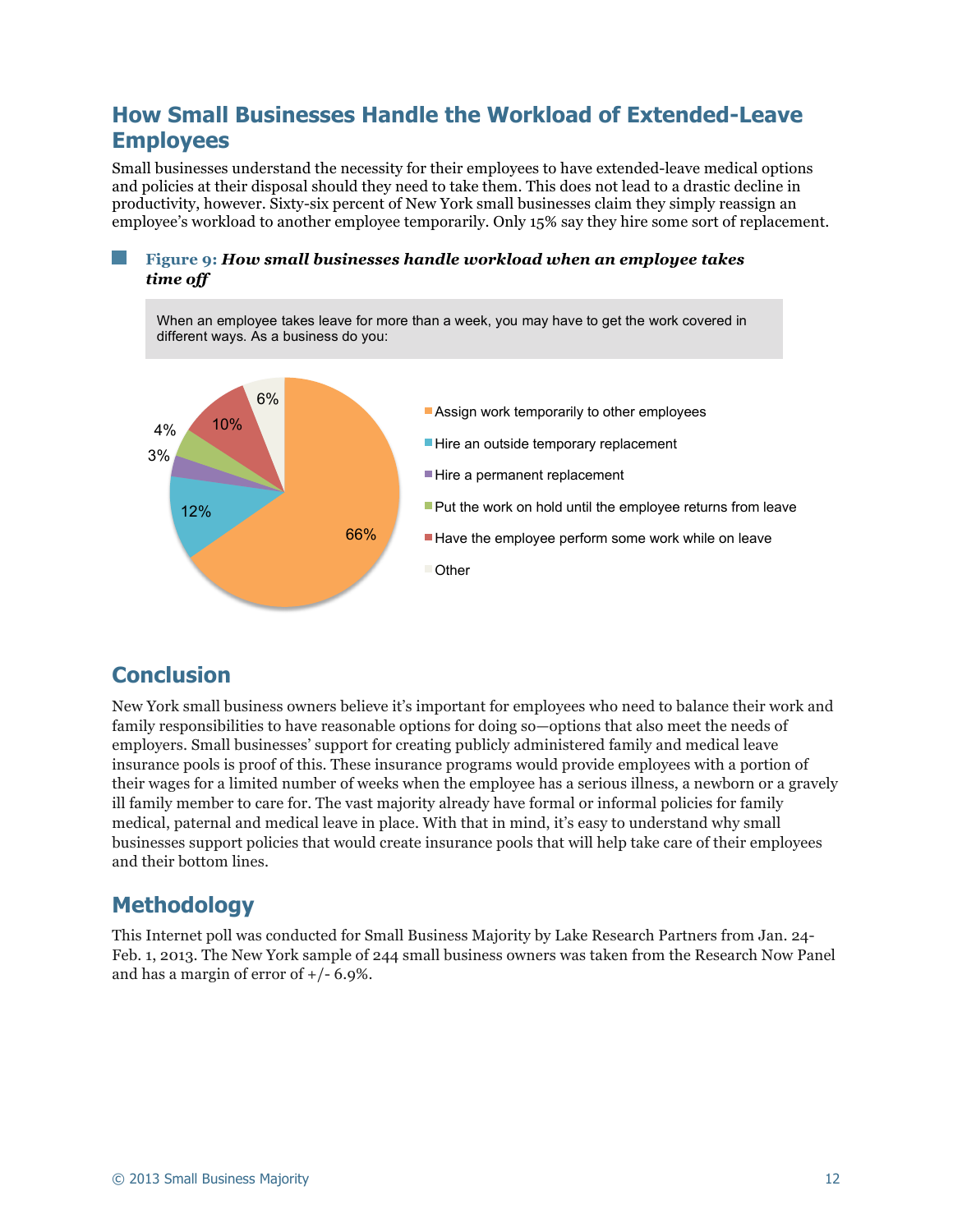# **Poll Toplines**

National online sample Field Dates: January 24th-February 1st, 2013 **244 New York Small Business Owners 3-99 employees**

|      | TOTAL | MEN | <b>WOMEN</b> |
|------|-------|-----|--------------|
| $N=$ | 244   | 171 | 73           |

1. Just to confirm, are you the owner of a for-profit small business, who handles operations of the business or manages the employees?

|  | 29<br>50  |
|--|-----------|
|  | 27<br>-15 |
|  | -36<br>44 |
|  |           |
|  |           |

2. Approximately how many people work 30 or more hours per week at your company, including yourself? Please don't include contractors.

### **RECORD NUMBER: \_\_\_\_\_\_\_\_\_\_\_ TERMINATE IF 2 EMPLOYEES OR SELF-EMPLOYED TERMINATE IF OVER 99 EMPLOYEES OR REFUSED**

|  | 21 | 46                       |
|--|----|--------------------------|
|  | 29 | 29                       |
|  | 19 | $\boldsymbol{\varDelta}$ |
|  | 91 | 11                       |
|  |    | 10                       |

3. Which of the following categories best describes your business?

| 20   | 15  |
|------|-----|
| - 99 | 30  |
| - 22 | 30  |
|      | 25. |

4. And just to make sure we have a representative sample, could you please identify which of the following descriptions best fit your company? Please check all that apply:

| 16  | 18     |
|-----|--------|
|     | 76     |
| 12  | $_{3}$ |
| 66. | 20     |
|     |        |

5. What is the zip code of your business? \_\_\_\_\_\_\_\_\_\_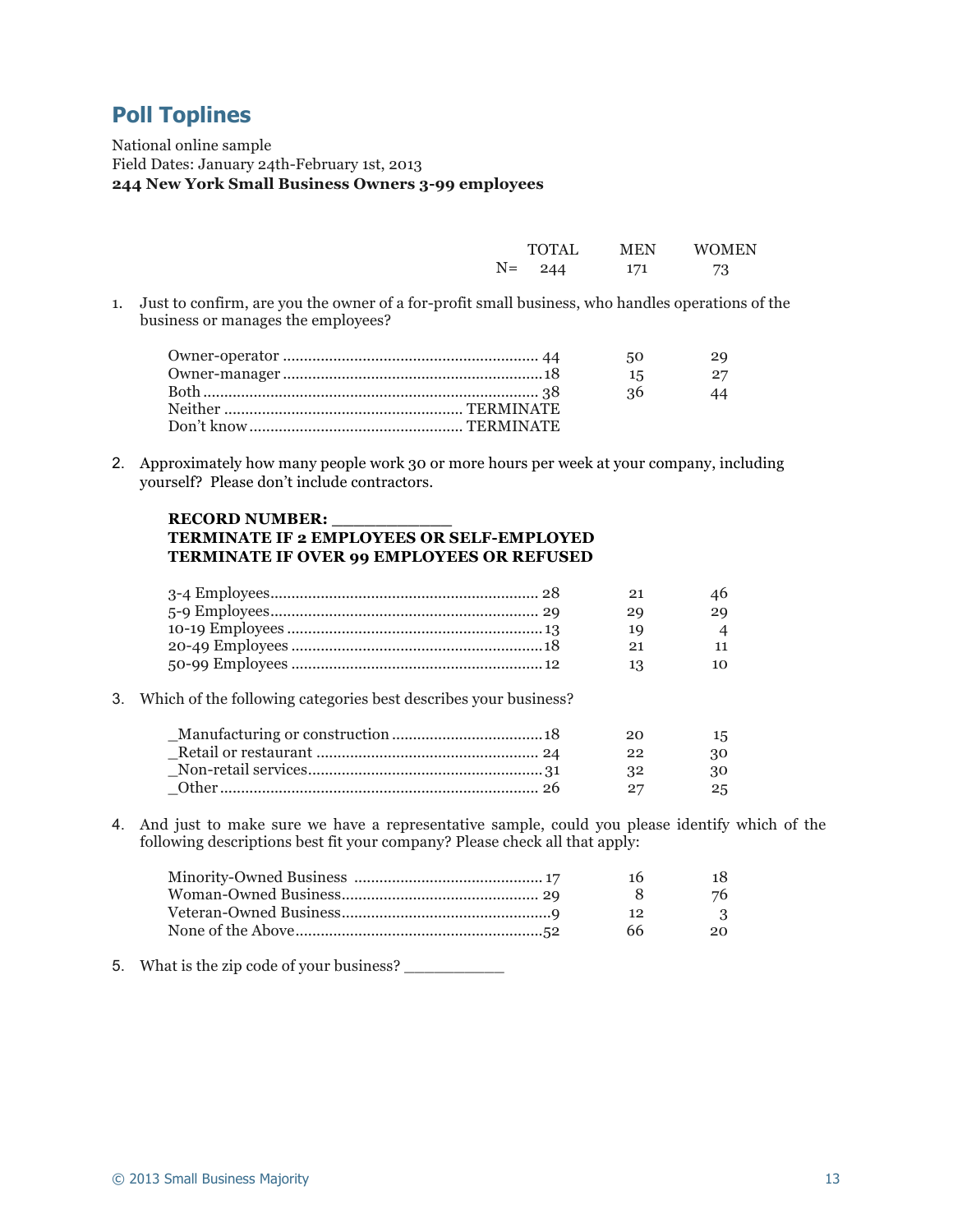|      | <b>TOTAL</b> | <b>MEN</b> | <b>WOMEN</b> |
|------|--------------|------------|--------------|
| $N=$ | 244          | 171        | 73           |

6. As you may know, the 20-year anniversary of the Family and Medical Leave Act is coming up. Under the Act, eligible employees of covered employers can take a limited amount of unpaid, job-protected leave for specified family and medical reasons like a serious personal illness, the birth or adoption of a child, to care for a seriously ill family member, or for qualifying reasons arising out of a family member being an active member of the military. Would you say you generally FAVOR or OPPOSE the Family and Medical Leave Act?

| 46 |  |
|----|--|
| 38 |  |
| 10 |  |
|    |  |
|    |  |
| 84 |  |
| 16 |  |

7. The next question is just about medical leave, meaning time employees take off to treat their own serious illness (such as cancer, or other non-routine illnesses that last longer than a week). It does not refer to sick days for routine illnesses like the flu. As a business owner, do you:

### **RANDOMIZE:**

| Have a formal, written policy to provide      | 24 | 5   |
|-----------------------------------------------|----|-----|
| Have a consistent policy, but not written, to | 22 | 27  |
| Offer medical leave to some employees         | 40 | 50. |
|                                               | 14 | 17  |
|                                               | O  | 2   |

### **IF DO NOT OFFER MEDICAL LEAVE (4), SKIP TO Q9.**

8. Specifically for medical leave (non-routine illnesses lasting longer than a week), do you offer full pay to employees, partial pay, no pay or does it depend on the employee?

|  | -20    | 17 |
|--|--------|----|
|  | - 10 - |    |
|  | - 21   | 36 |
|  | - 21   | 36 |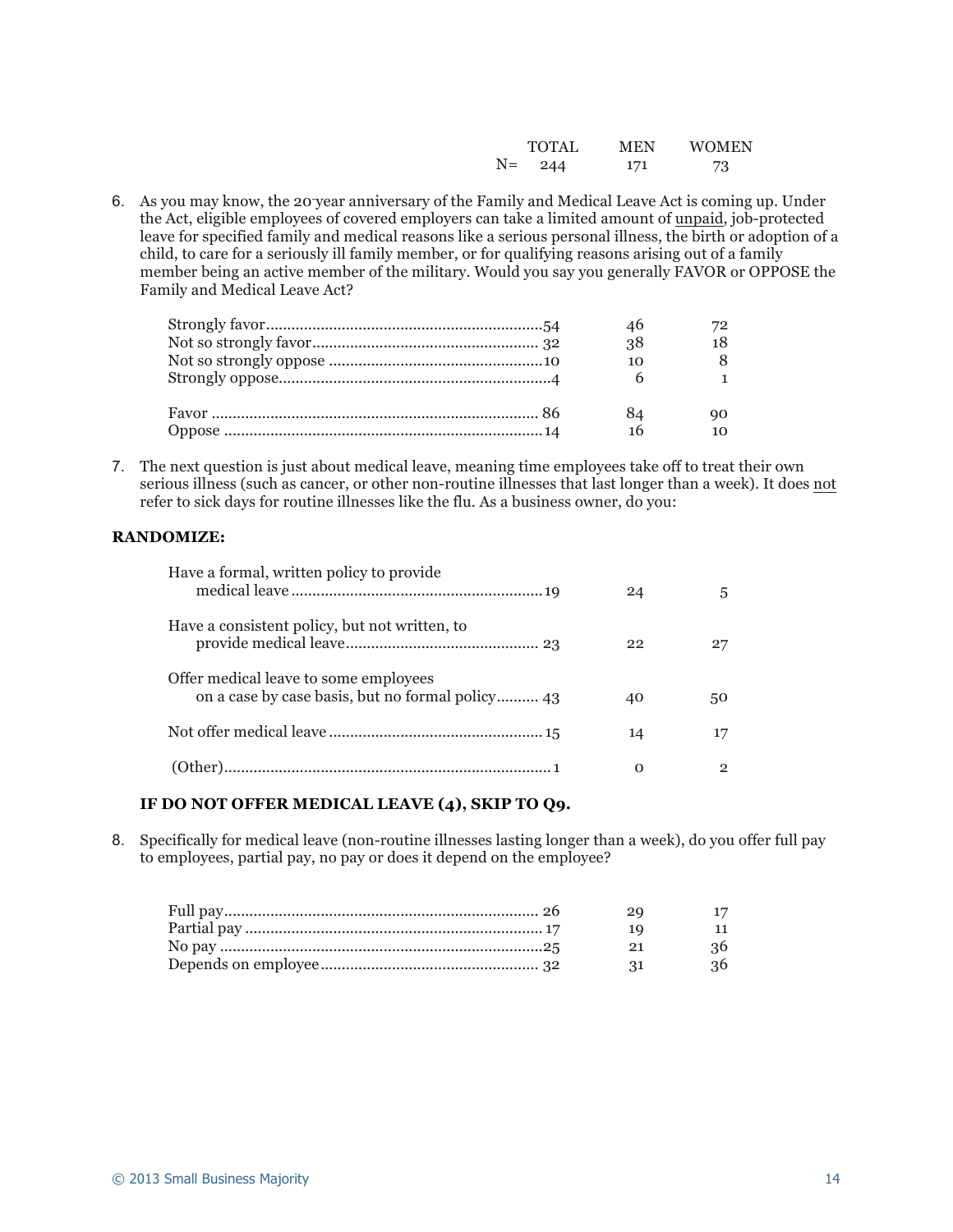|      | TOTAL | MEN | WOMEN |
|------|-------|-----|-------|
| $N=$ | 244   | 171 | 73    |

9. The next question is just about parental leave, meaning time employees take off to care for a new baby (maternity or paternity leave). It does not refer to sick days, personal days or vacation days. As a business owner, do you:

#### **RANDOMIZE:**

| Have a formal, written policy to provide                                                  | 28 |    |
|-------------------------------------------------------------------------------------------|----|----|
| Have a consistent policy, but not written, to                                             | 21 | 25 |
| Offer parental leave to some employees<br>on a case by case basis, but no formal policy35 | 30 | 46 |
|                                                                                           | 21 | 15 |
|                                                                                           | Ω  | 6  |

### **IF DO NOT OFFER FAMILY LEAVE (4), SKIP TO Q11.**

10. Specifically for parental leave, do you offer full pay to employees, partial pay, no pay, or does it depend on the employee?

| - 27 | 11 |
|------|----|
| 21   | 13 |
| 35   | 41 |
|      | 34 |

11. The next question is just about family medical leave, meaning time an employee would take to care for a family member with a serious illness or caregiving need (such as if a spouse has cancer, or an aging relative needs to be moved to a nursing home). It does not refer to sick days, personal days or vacation days. As a business owner, do you:

### **RANDOMIZE:**

| Have a formal, written policy to provide      | 22             | 7  |
|-----------------------------------------------|----------------|----|
| Have a consistent policy, but not written, to | 18             | 18 |
| Offer this type of leave to some employees    | 35             | 52 |
|                                               | 23             | 18 |
|                                               | $\overline{2}$ | 5  |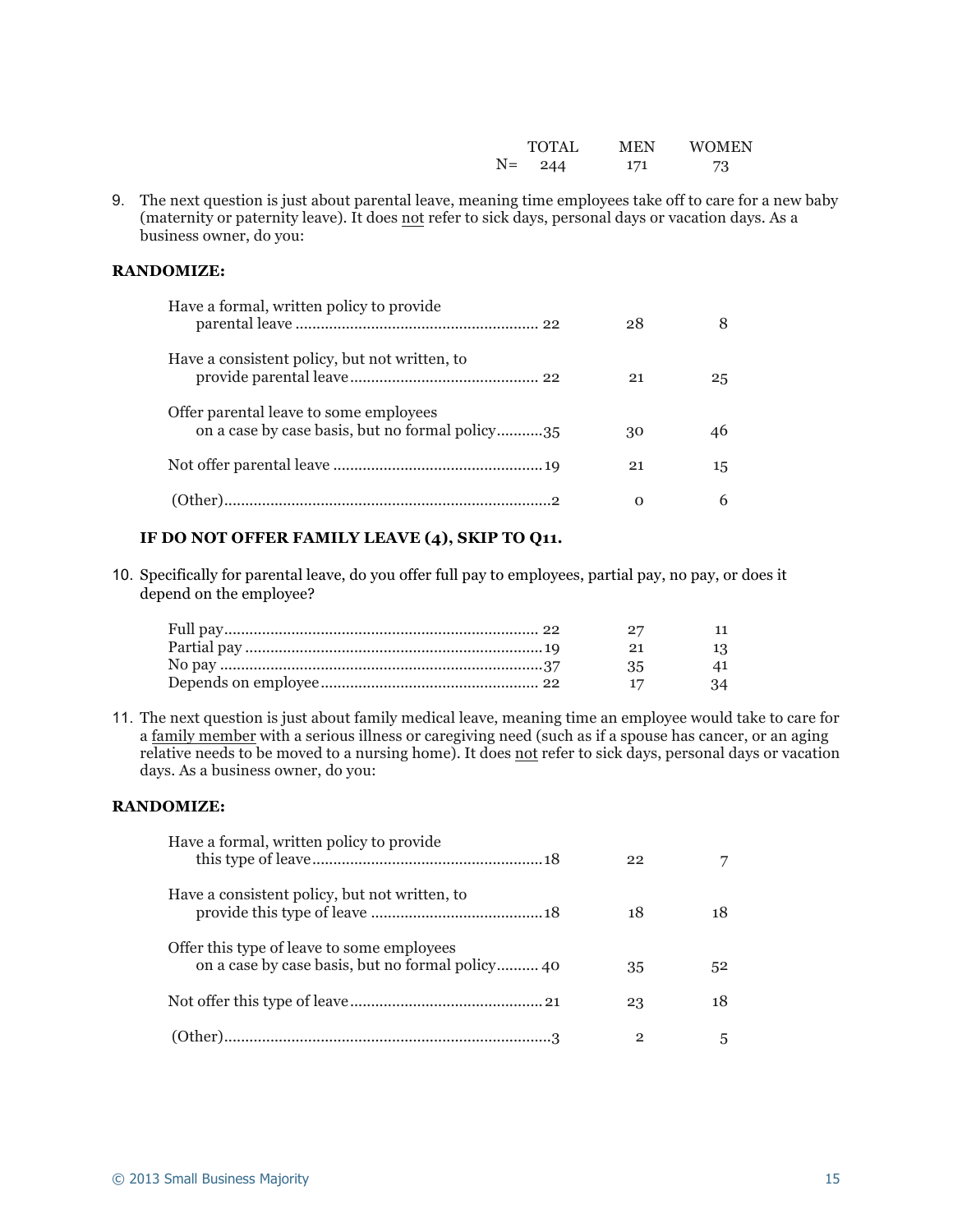### **IF DO NOT OFFER THIS TYPE OF LEAVE (4), SKIP TO Q13.**

|    | TOTAL | MEN | WOMEN |
|----|-------|-----|-------|
| N= | 244   | 171 | 73    |

12. Specifically for family medical leave (leave to care for a family member with a non-routine illness such as cancer or other serious caregiving need), do you offer full pay to employees, partial pay, no pay or does it depend on the employee?

|      | 12 |
|------|----|
|      | 12 |
| - 30 | 44 |
| - 26 | 32 |

13. Do you make available short-term disability insurance for employees for their own serious health condition?

| Yes …………………………………………………………………………53 | 54          | 50.  |
|------------------------------------|-------------|------|
|                                    | $\Delta(1)$ | - 39 |
|                                    |             |      |
|                                    |             |      |

Some businesses have lots and others have little experience with employees who actually take time off for a new child, to care for a seriously ill family member, or to address their own serious health condition.

14. Have you had employees who have taken extended (more than a week) paid or unpaid paternity or maternity leave for a new child, or have you not?

|  | -20    | 17 |
|--|--------|----|
|  | 20     | 34 |
|  | $30 -$ | 45 |

15. Have you had employees who have taken extended (more than a week) paid or unpaid leave to take care of their own serious illness, or have you not?

|  |      | $\boldsymbol{\varDelta}$ |
|--|------|--------------------------|
|  | - 34 | 16                       |
|  | - 33 | 42                       |
|  | 27   | 39                       |

16. Have you had employees who have taken extended (more than a week) paid or unpaid leave to care for a family member with a serious illness, or have you not?

|      | $\Delta$ |
|------|----------|
| -24  | 11       |
| - 27 | 34       |
| 42   | 51       |
|      |          |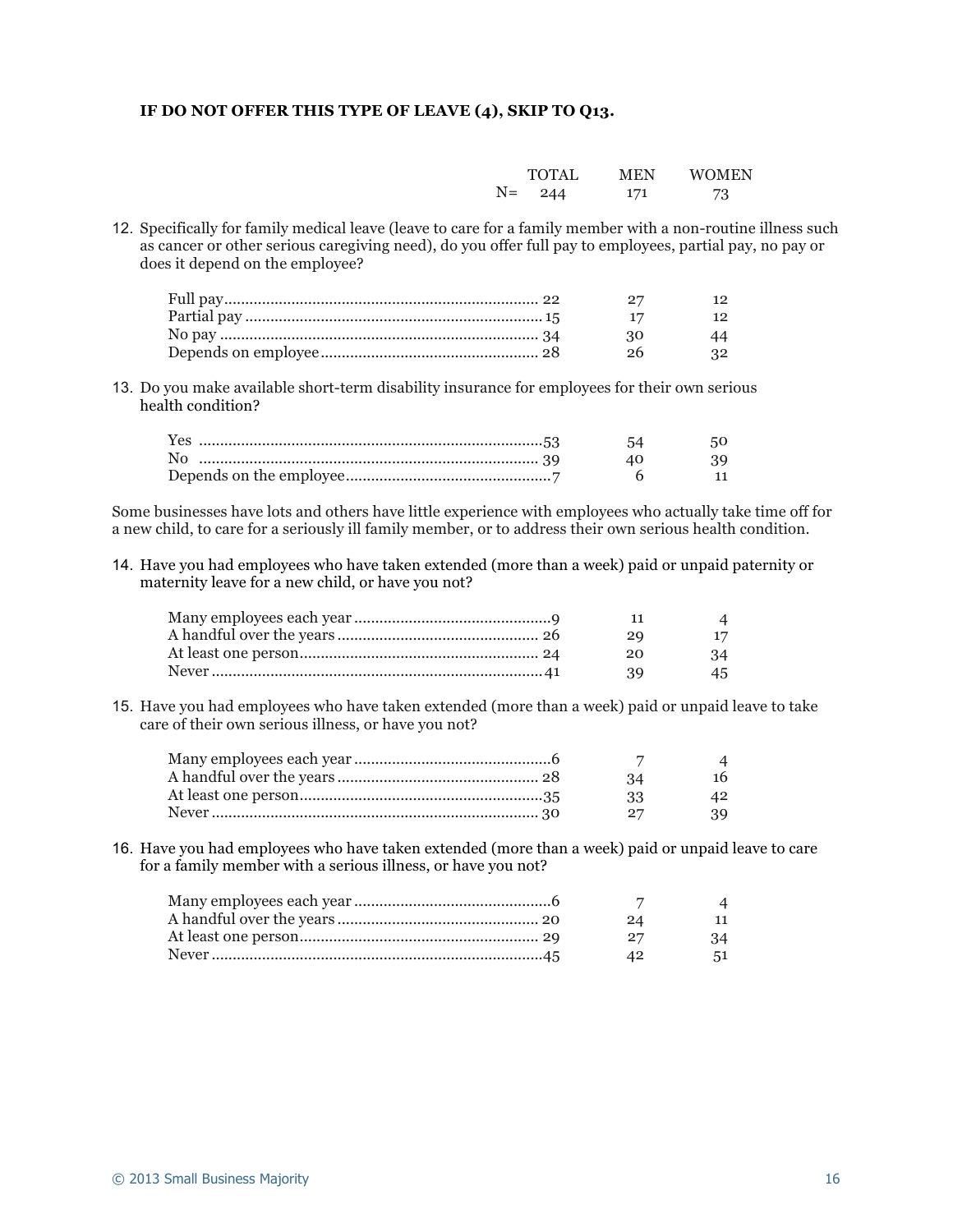|      | <b>TOTAL</b> | <b>MEN</b> | <b>WOMEN</b> |
|------|--------------|------------|--------------|
| $N=$ | 244          | 171        | 73           |

17. When an employee takes leave for more than a week, you may have to get the work covered in different ways. As a business do you typically (if more than one, choose the approach you have used most often):

#### **RANDOMIZE**

|                                           | 68 | 61 |
|-------------------------------------------|----|----|
|                                           | 12 | 14 |
|                                           | 1  | 5  |
| Put the work on hold until the employee   | 5  |    |
| Have the employee perform some work while | 11 |    |
|                                           |    |    |

18. There are proposals to set up publicly administered family and medical leave insurance pools at the state or national levels. These insurance programs, which already exist in some states, provide employees with a portion of their wages for a limited number of weeks when the employee has a serious illness, has a new baby to care for, or needs to care for a seriously ill family member. The insurance premiums are paid with payroll contributions by employees—just two-fifths of 1% of an employee's wages. Would you support or oppose such an insurance system, funded entirely by employees, or are you not sure?

| 36 | 25 |
|----|----|
| 35 |    |
|    |    |
|    |    |
|    |    |
| 71 |    |
| 18 | 12 |

19. There are proposals to set up publicly administered family and medical leave insurance pools at the state or national levels. These insurance programs would provide employees with a portion of their wages for a limited number of weeks when the employee has a serious illness, has a new baby to care for, or needs to care for a seriously ill family member. The insurance premiums would be paid with payroll contributions shared by employees and employers— each contributing just one-fifth of 1% of an employee's wages. Would you support or oppose such an insurance system, funded equally by employees and employers, or are you not sure?

| 22 | 17 |
|----|----|
| 39 | 37 |
| 16 | -3 |
| 11 | 11 |
| 11 | 32 |
| 62 | 54 |
| 27 | 14 |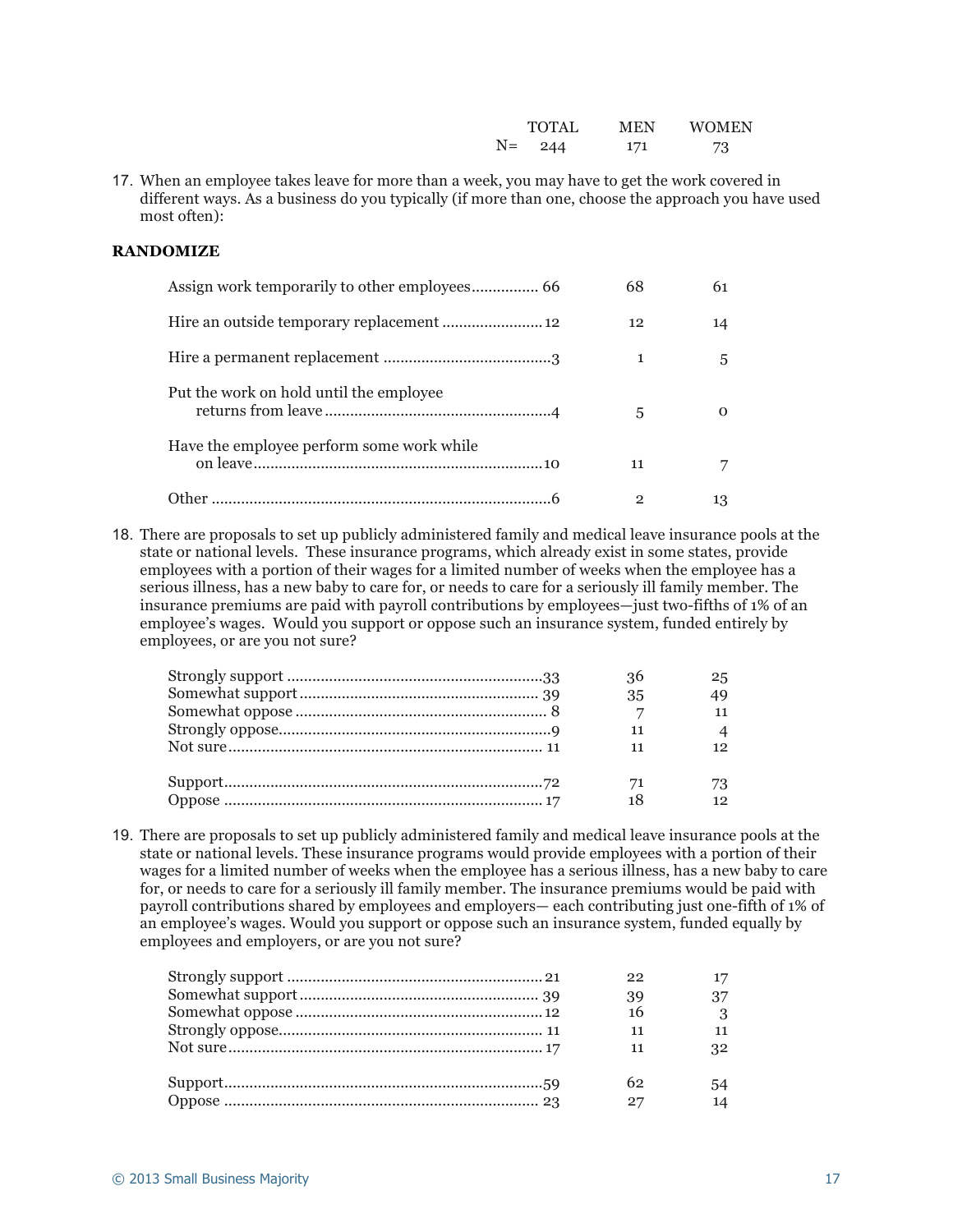|    | <b>TOTAL</b> | <b>MEN</b> | <b>WOMEN</b> |
|----|--------------|------------|--------------|
| N= | 244          | 171        | 73           |

20. Below is a pair of statements about family and medical leave insurance systems maintained by some states. Of the two, please indicate which statement is closer to your own views.

#### **RANDOMIZE**

A. \_ (Some/other people say) family and medical leave insurance systems already work well in several states. They give employees the financial security they need to care for themselves and their families without burdening employers' bottom lines. The insurance system provides a partial wage and the employer can "top up" to a higher benefit level if they choose, making it affordable for employers to provide employees the support they need.

B. \_ (Some/other people say) family and medical leave insurance programs burden businesses by giving employees greater ability to stay away from work longer when a baby is born or a family member needs care. This puts the onus on employers to fill the gaps to get work done or face productivity losses, while they also have to bear additional costs of paying into the government insurance system.

|                                                                                     | 30              |    |
|-------------------------------------------------------------------------------------|-----------------|----|
|                                                                                     | 26              | 24 |
|                                                                                     | 24              | 19 |
| ${\it Statement~B-much~closer.} \label{a} {\it Statement~B-much~closer.} \label{a}$ | 14              | 9  |
|                                                                                     | $6\overline{6}$ | 19 |
|                                                                                     | 55              | 53 |
|                                                                                     | 39              | 29 |

Next you will see a series of statements some other business owners have made about the family and medical leave insurance programs in their states. For each statement, please indicate whether it is a very convincing, somewhat convincing, not very convincing, or not at all convincing reason to SUPPORT a family and medical leave insurance program.

### **RANDOMIZE**

21. Family and medical leave insurance programs take the burden off businesses to provide employee benefits on their own. Businesses who want to provide greater benefits can always do that, but for businesses too small to provide benefits on their own, the state insurance program offers a useful floor that employees appreciate and is affordable for employers.

| 23 |    |
|----|----|
| 52 | 44 |
| 22 | 10 |
|    | ?  |
| 75 |    |
| 25 | 13 |

22. Family and medical leave insurance programs give employees the financial security they need to be with their families and care for themselves without burdening employers' bottom lines. Employers report that their employees are happier and more productive when they return.

| 26 | 36             |
|----|----------------|
| 43 | 48             |
| 25 | 13             |
|    | $\mathfrak{O}$ |
| 70 | 85             |
| 30 | 15             |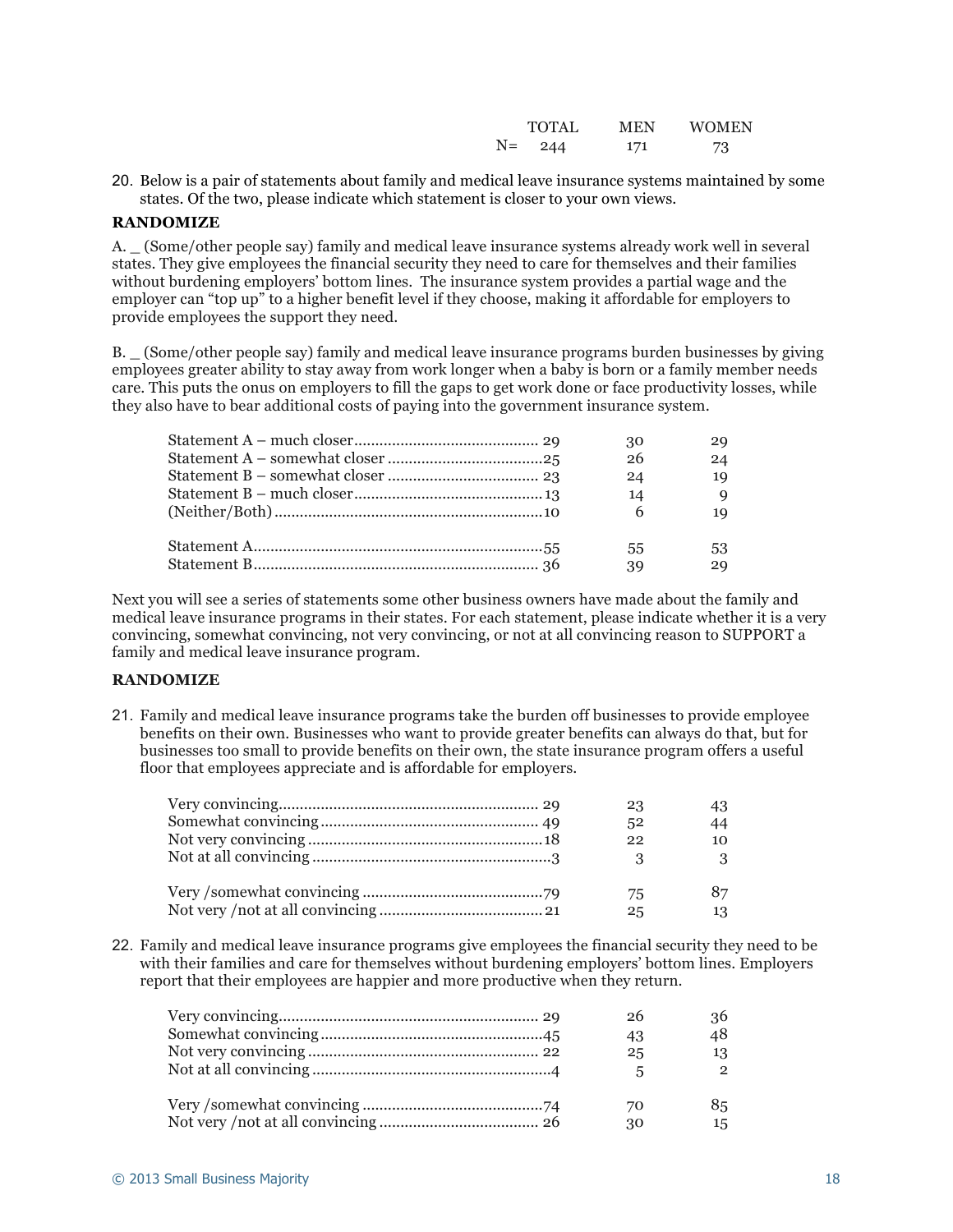|    | <b>TOTAL</b> | MEN | <b>WOMEN</b> |
|----|--------------|-----|--------------|
| N= | 244          | 171 | 73           |

23. In states with family and medical leave insurance programs, the overwhelming majority of employers report positive impacts on their businesses and their employees, and very few have faced difficulties with administration or abuse. Employees use family and medical leave because they want to keep their job and focus on work when they return.

| 27 | 29 |
|----|----|
| 41 | 43 |
| 27 | 23 |
|    | 6  |
| 68 | 71 |
| 32 | 29 |

24. Family and medical leave insurance programs are more important now than ever before since our workforce today is nearly half women, and increasingly all adults in households are workers and not full time caretakers. Without family leave insurance, many of these people would have to choose between quitting their job and caring for their family when a serious illness strikes, which hurts both families and businesses.

| 23                       | 43             |
|--------------------------|----------------|
| 43                       | 47             |
| 29                       | $\overline{4}$ |
| $\boldsymbol{\varDelta}$ |                |
| 67                       | 90.            |
| 33                       | 10             |

25. Since family leave insurance is entirely paid for by employees through small deductions from their weekly paychecks—about a dollar a week—it is a good way to provide a needed benefit without creating a burden on business.

|  | 28 | 30 |
|--|----|----|
|  | 49 | 56 |
|  | 20 | 13 |
|  |    |    |
|  | 77 |    |
|  | 23 | 14 |

26. Since family leave insurance is entirely paid for by small contributions from employers and employees—about a dollar a week—sharing the cost is a good way to provide a needed benefit without creating a burden on business.

| 21 | 42 |
|----|----|
| 42 | 28 |
| 20 | 19 |
|    | 11 |
| 62 | 70 |
| 38 | 30 |

#### **END ROTATION**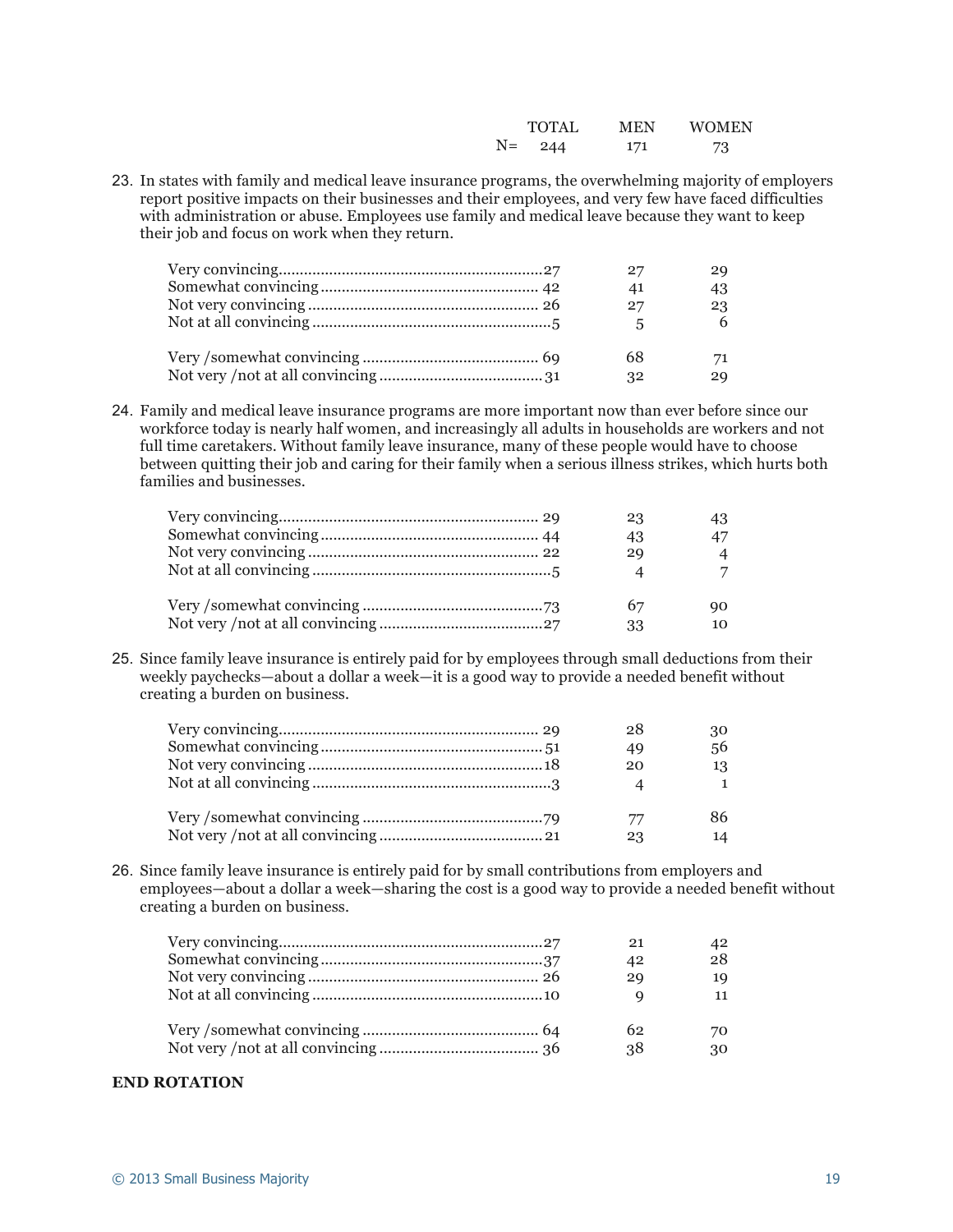|      | <b>TOTAL</b> | MEN | <b>WOMEN</b> |
|------|--------------|-----|--------------|
| $N=$ | 244          | 171 | 73           |

27. Sometimes in a survey like this, people change their minds. Again, there are proposals to set up publicly administered family and medical leave insurance pools at the state or national levels. These insurance programs, which already exist in some states, provide employees with a portion of their wages for a limited number of weeks when the employee has a serious illness, has a new baby to care for, or needs to care for a seriously ill family member. The insurance premiums are paid with payroll contributions by employees—just two-fifths of 1% of an employee's wages. Would you support or oppose such an insurance system, funded entirely by employees, or are you not sure?

| 34 |           |
|----|-----------|
| 35 | 30        |
| 14 | 8         |
| 10 | 3         |
|    | 13        |
| 69 | 76        |
| 24 | $10^{-1}$ |

28. Sometimes in a survey like this, people change their minds. Again, there are proposals to set up publicly administered family and medical leave insurance pools at the state or national levels. These insurance programs would provide employees with a portion of their wages for a limited number of weeks when the employee has a serious illness, has a new baby to care for, or needs to care for a seriously ill family member. The insurance premiums would be paid with payroll contributions shared by employees and employers— each contributing just one-fifth of 1% of an employee's wages. Would you support or oppose such an insurance system, funded equally by employees and employers, or are you not sure?

| 28 | 22              |
|----|-----------------|
| 38 | $\overline{17}$ |
| 15 | 14              |
| 16 |                 |
|    |                 |
|    |                 |
| 66 | 69              |
| 31 |                 |

29. SSC: Employees in New York State are currently covered by state disability insurance that replaces some lost wages when someone is temporarily out of work because of a disability. Would you favor or oppose expanding this system to provide paid leave to care for a new baby or seriously ill family member, if the insurance premiums are paid through modest payroll contributions by employees less than 1 dollar a week per employee?

| $N = 127$ |    | 38 |
|-----------|----|----|
|           | 43 | 58 |
|           | 39 | 30 |
|           | 10 | 6  |
|           |    | 6  |
|           | 81 | 88 |
|           | 19 | 12 |
|           |    |    |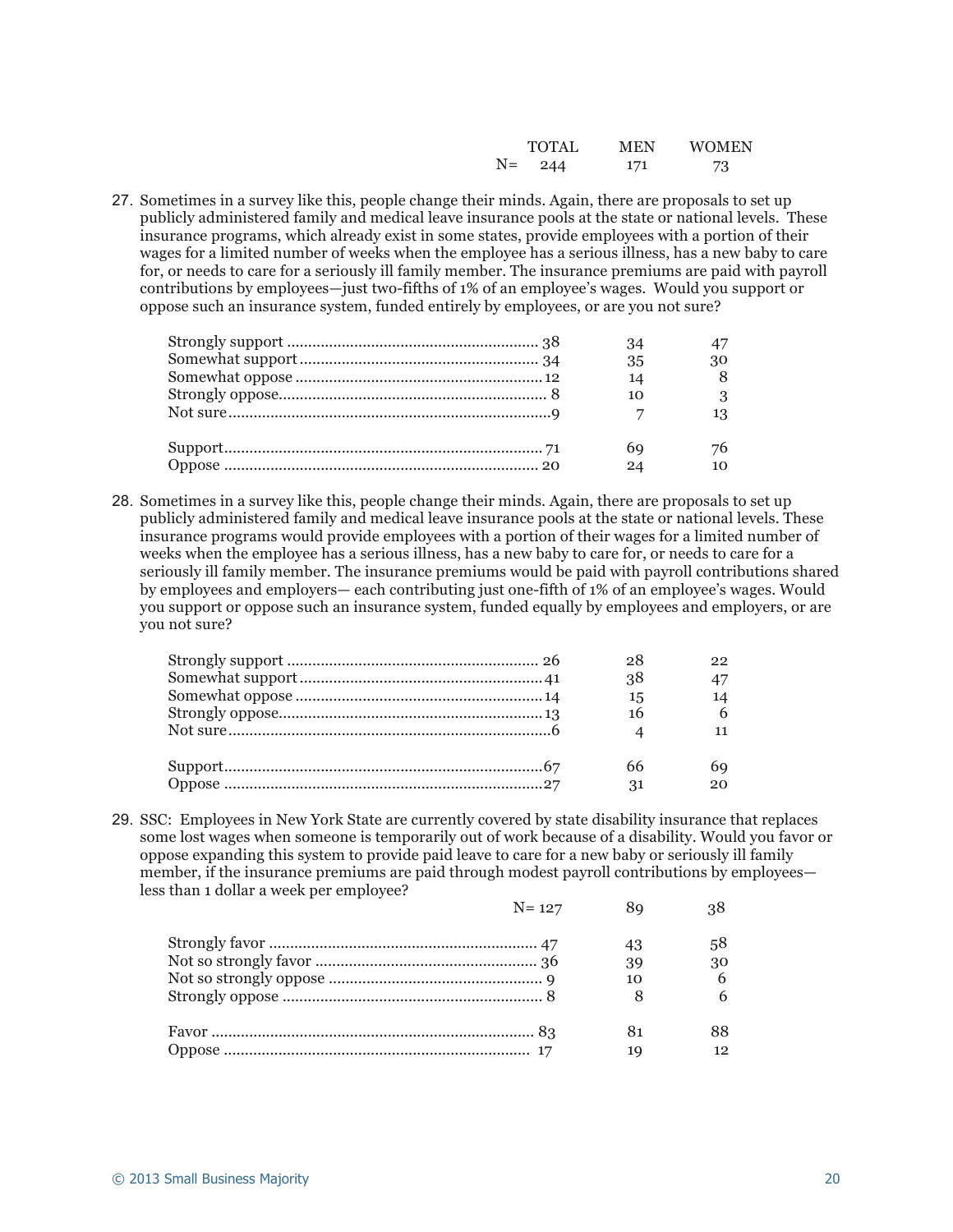|    | <b>TOTAL</b> | MEN | <b>WOMEN</b> |
|----|--------------|-----|--------------|
| N= | 244          | 171 | 73           |

30. SSD: Employees in New York State are currently covered by state disability insurance that replaces some lost wages when someone is temporarily out of work because of a disability. Would you favor or oppose expanding this system to provide paid leave to care for a new baby or seriously ill family member, like other states such as California and New Jersey have done, where the insurance premiums are paid through modest payroll contributions by employees— less than 1 dollar a week per employee?

|  | $N = 117$ | 82 | 35  |
|--|-----------|----|-----|
|  |           | 25 | 46  |
|  |           | 46 | 37  |
|  |           | 10 |     |
|  |           | 18 |     |
|  |           | 72 | 83. |
|  |           | 28 |     |

31. Would you favor or oppose expanding the New York state disability insurance system to provide workers up to 12 weeks of paid leave to care for a new baby or seriously ill family member if it is entirely funded by employee contributions of less than one dollar per week?

|  | $N = 244$ | 171      |    |
|--|-----------|----------|----|
|  |           | 34       | 59 |
|  |           | 33       | 25 |
|  |           | 20       |    |
|  |           | 12       |    |
|  |           | 67<br>33 | 84 |

### **The few remaining questions are for statistical purposes only.**

32. Generally speaking, do you think of yourself as a Republican, a Democrat, an independent, or something else?

**IF INDEPENDENT**: Would you say that you lean more toward the Republicans or more toward the Democrats?

| 35             |    |
|----------------|----|
| 14             | 6  |
| 49             | 33 |
| $\overline{7}$ | 20 |
| 43             | 43 |
| 12             |    |
| 31             | 36 |
|                |    |